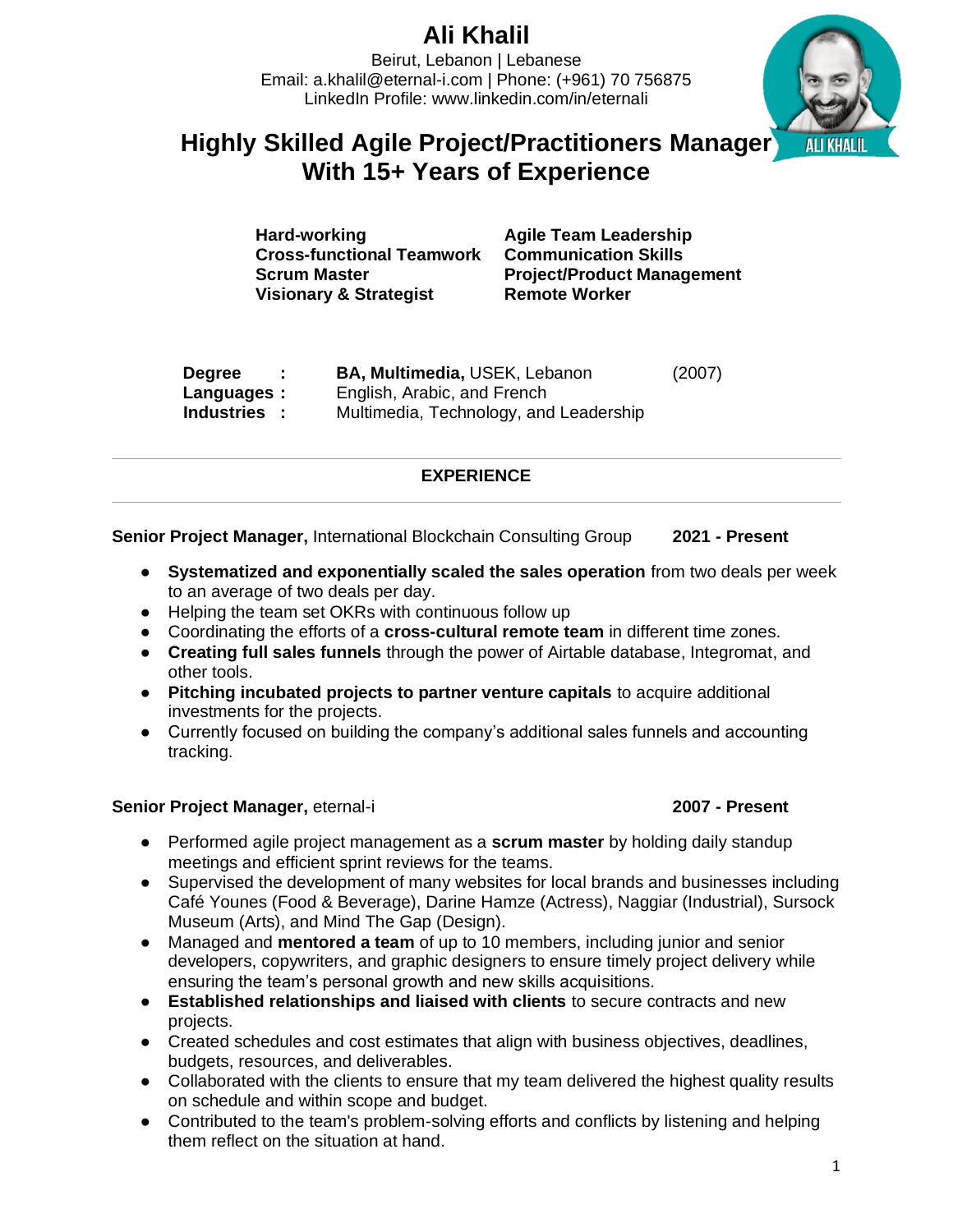## **Global Project Manager,** RREACH **2016 - 2021**

- Managed the development, implementation and production of three main technological products, from a customized CRM, Private Social Network, and a public training resources platforms for a niche market with thousands of users.
- Participated in **organizing a leadership development event** that was attended by 2,500 people.
- Provided direct oversight for the follow-up efforts with those attending this event, specifically **managing a one million dollar budget**, and a global team comprised of 31 members while overseeing leaders whose aim was to lead 100,000 better trained global leaders for 4 years.
- Reached 386,000 trainees, thereby overachieving the target number **by 386%.**
- **Completed all tasks remotely**, cultivating an inspiring and motivating work environment for our team that ensured productivity.
- **Increased team effectiveness by systematizing and automatizing our work,**  which allowed for more efficient procedures, meetings, and tasks.
- Regularly performed assessments and provided reporting to management so the entire organization remained aware of the progress, risks, and concerns with the project.

#### **EDUCATION**

### **Bachelor, Multimedia 2007**

Holy Spirit University of Kaslik, Lebanon

#### **LinkedIn Recommendations**

#### **Melissa Krispense 2021**

Executive Assistant to the President's Office at RREACH

*Exceptional intellect - with ideas and with people Excellence Strong understanding of team dynamics, equally able to serve as part of or to lead a team (including in a context of varied nationalities) Efficiency Astute opportunity perception (more than problem-solving) Future-oriented Intentionality Strategic thinking*

*These are just a few of the things that come to mind when I consider what Ali Khalil can contribute in any situation or environment. I know few people who exhibit the intelligence he has in both educational knowledge and relating to people. I learned a great deal on many levels while working with Ali for more than five years. And I consider him a personal friend. This man is a gem.*